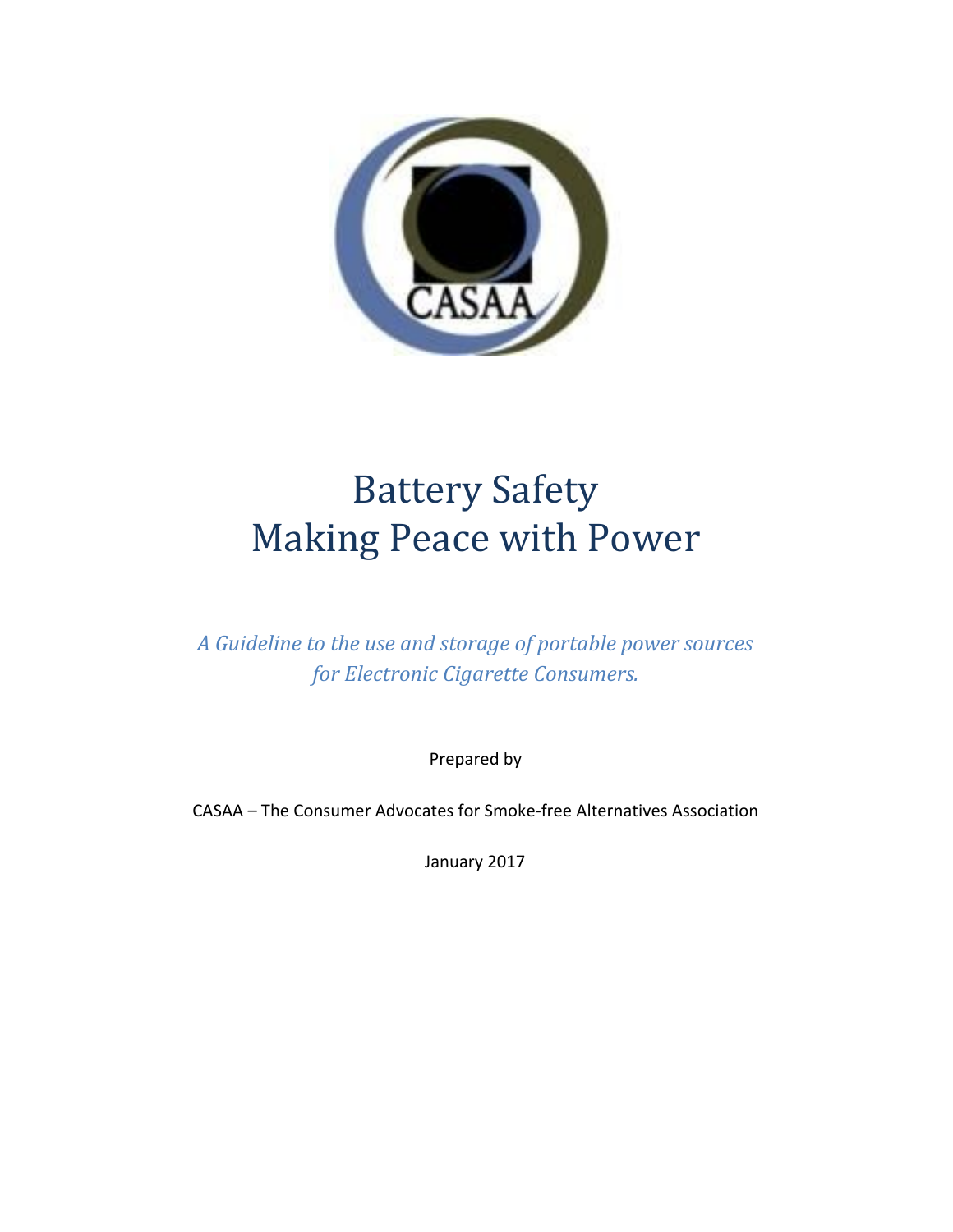## **Practical Battery Safety**

This guide will discuss how batteries are made, how they work, and what damages them. From this understanding, we can formulate some pretty clear rules to keep us and our batteries living together peacefully.

- 1. Know your device. Every device has specific power requirements and the batteries for the device should meet or exceed those requirements.
- 2. Do NOT make modifications to the device, including those which could block any ventilation holes or slots. Those holes or slots remove heat and/or allow venting gas to escape safely.
- 3. Buy high quality batteries from a known source cheap batteries and seconds have poor internal quality and could fail sooner.
- 4. Buy only batteries rated for your device. Beware of re-branded batteries claiming to have 'High Output' - many of these are counterfeit and will fail. If in doubt seek well known brands like Sony, LG, Samsung, etc., and buy from a dealer that knows where they came from.
- 5. Store batteries in a protective case or sleeve to prevent them from shorting or being damaged. CASAA has battery cases available in our store [here.](http://casaa.org/?post_type=product&p=16156)
- 6. NEVER exceed the rated capacity of the battery pulse ratings are high stress ratings, **batteries are meant to rest after stress**.
- 7. Do not drop batteries. If they are dropped they should be inspected **very** carefully. **Any** sign of damage on the outside could mean damage on the inside.
- 8. Do not subject batteries to extremes of temperature. Leaving them in your car could freeze the electrolyte causing it to crack. Overheating the electrolyte will cause it to dry out prematurely and crack. Cracked electrolyte is a key point of failure for thermal runaway.
- 9. If, when using a battery, it gets hot, STOP! Batteries may get warm to touch, but they should never get hot. Immediately put the battery in a fire-safe place such as a dry sink or outdoors away from people or pets.
- 10. Use a quality charger designed for lithium batteries using cheap chargers can result in overcharging batteries, or charging them too fast. This weakens the separator and causes the electrolyte to dry out and crack making the battery unsafe.
- 11. Batteries should be replaced after at least 1 year of use more often under high stress applications like vaping. If you notice that the battery is taking longer to charge, seems warmer while using, or doesn't seem to hold a charge as long, it is time to replace it.
- 12. **Never use a battery whose wrapper is damaged!** The opportunity for shorts is higher, and damaged wraps may indicate internal damage.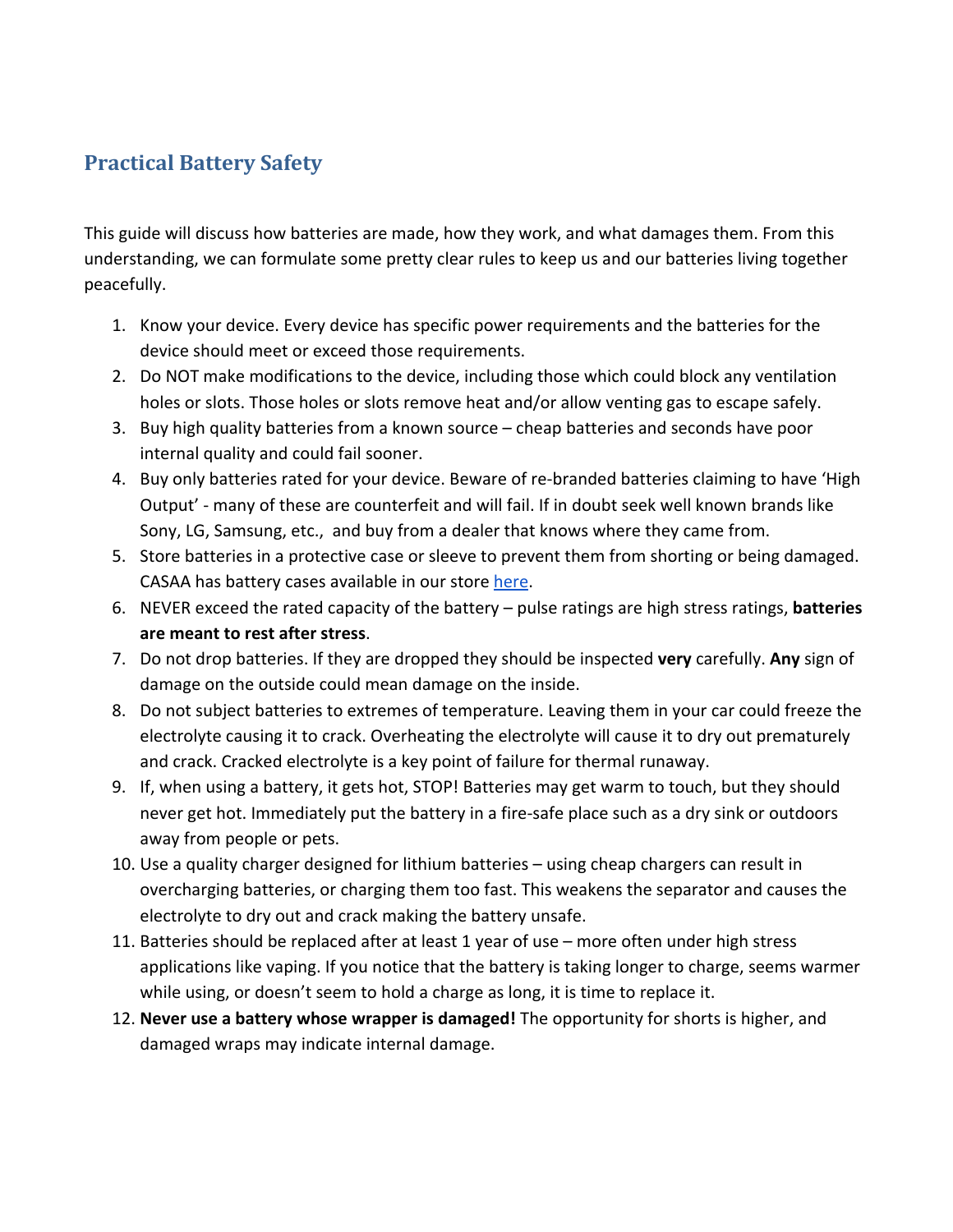#### **Why Battery Safety?**

Batteries have become a part of everyone's daily lives, powering everything from our TV remotes to the cars we drive. Normally we never give them a second thought, until something goes wrong. For most people a dead battery is the only failure they ever encounter. However, sometimes these energy storage devices fail in much more dramatic ways. When that happens, because it is a rare occurrence, it makes news. In a recent survey of reports, researchers cataloged 92 incidents of e-cigarette battery failure from 2012 to 2015 that resulted in physical harm and/or property damage (1). Battery engineers have spent decades understanding just how batteries fail (2) (3). What this presentation will do is condense that knowledge into the practical information that consumers need to know to use batteries, specifically the types of batteries used in electronic vapor products in ways that maximize safety and minimize the risk of harm.

## **What Are Batteries Anyway?**

The batteries used in electronic vapor products are typically lithium ion batteries. These batteries have an excellent storage and discharge capability to power the devices. With this kind of advanced battery, some things need to be understood to use, store, and handle them safely.

The heart of every battery is a careful chemical reaction that takes place between three elements of the battery. This chemical reaction is what produces the power from the battery. The main elements are called the anode (negative), electrolyte (the chemical), and the cathode (positive). These three elements are sandwiched together, a separator is placed on top, and the whole thing is rolled up to form the cylindrical shape we recognize. The following images will illustrate the point (4) (2).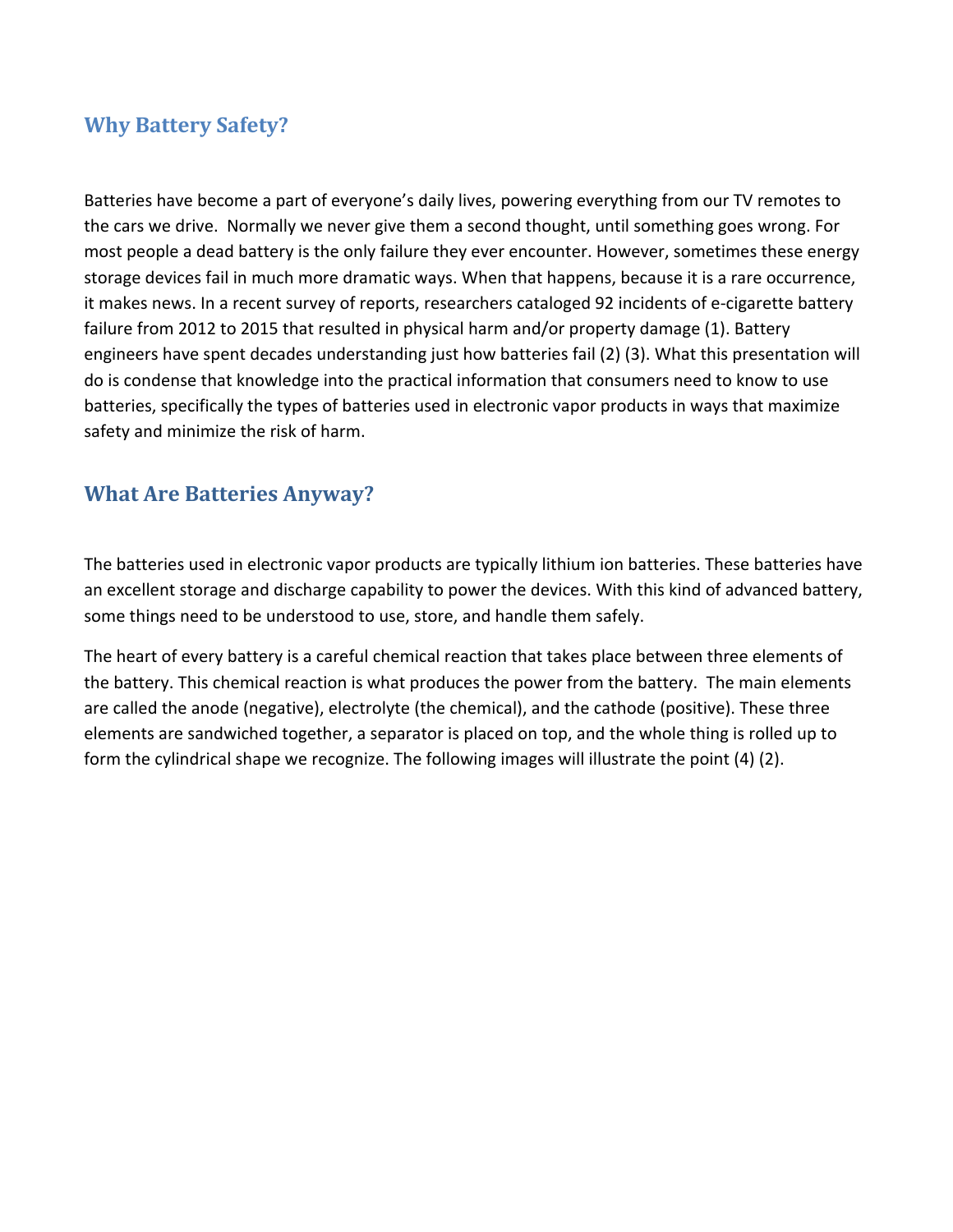

**Figure 1 - Battery elements unwrapped (2)**



**Figure 2 - Layers rolled and placed in casing (2)**

As one can see from the images, the layers of a battery are very tightly wrapped. The only thing that is preventing the layers from shorting is the electrolyte and the white plastic layer separating the anode and cathode. So the first clue to safe handling is: *Do NOT allow anything to damage the separator or the electrolyte* (3)*.*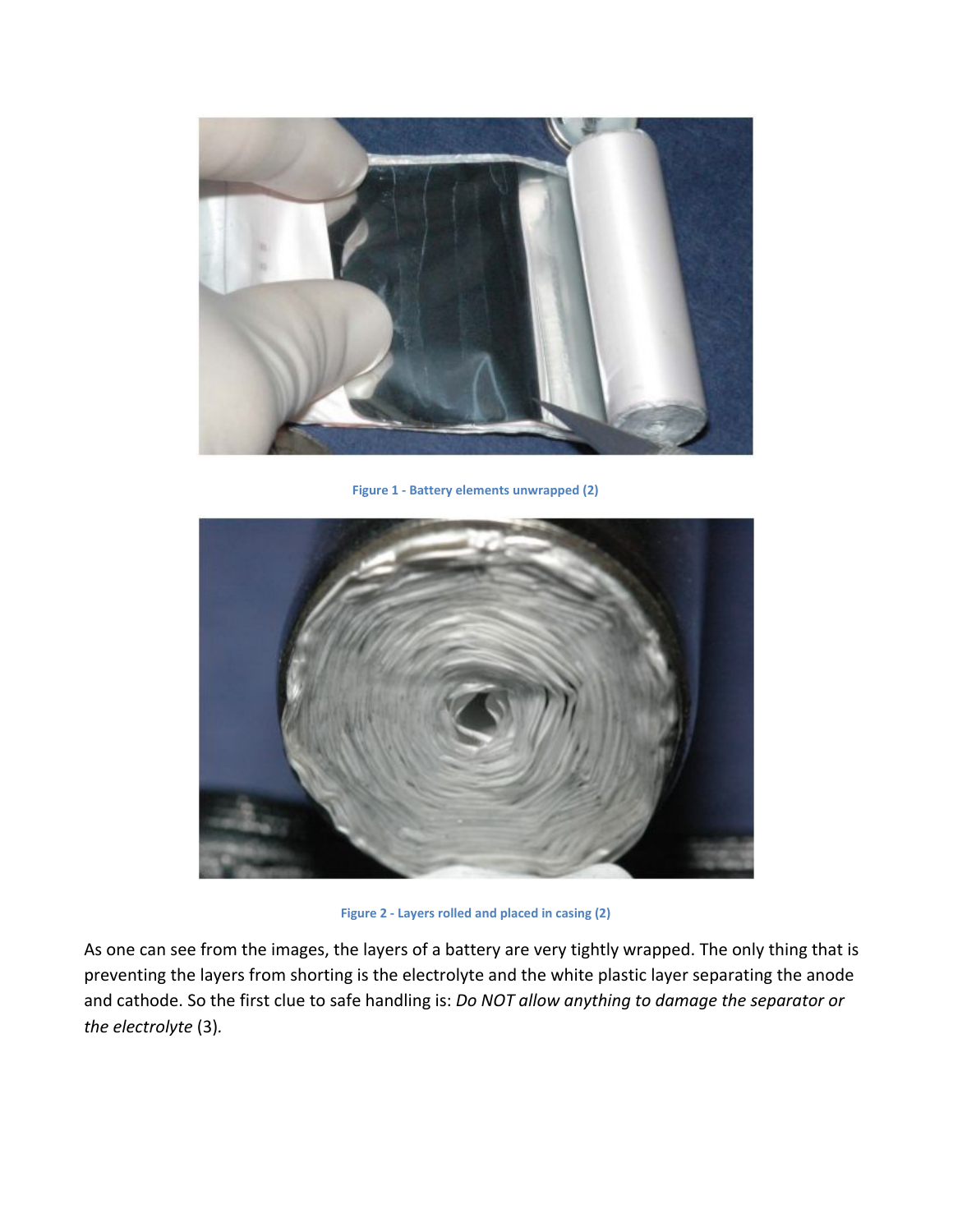We're all familiar with the alkaline batteries used in our remote controls. These batteries have a voltage rating of 1.5 volts. Lithium batteries have a voltage rating of 3.6 volts. What makes them different? The key difference is the chemical reaction we spoke of earlier. In most older technologies, the chemical reaction produces just 1.5 volts per cell. The newer lithium ion technology is capable of producing much higher output, up to 4.2 volts. So the chemical reaction determines the voltage (4).

How is the battery capacity determined? Simply put, the larger the surface area of the elements, the larger the capacity of the battery. Capacity is rated in milliamp hours (mAh). The larger the mAh, the more energy the battery can store (4). To get a larger surface area one must make thinner elements and wrap them tighter to fit into the same space. That's the key difference between, say, a 1500mAh battery and a 3000mAh battery.

What determines how much power a battery can output? The main determination of power is the ability of the elements to pass current to the ends of the battery (4). The thinner the element, the less current it can move without getting too hot and melting the separator or the electrolyte. This is why batteries with less mAh can put out more current, the elements are thicker. There is a tradeoff between surface area of the elements, and the thickness of the elements. If too much current is drawn from a battery the elements will get hot. Remember the first clue about battery safety? *Do NOT allow anything to damage the separator or the electrolyte.* If the separator or electrolyte gets too hot, it gets damaged, and that can lead to a short circuit inside the battery (2). **This is a bad thing to have happen**.

One of the key advantages in using lithium ion batteries is not only their capacity, voltage level, and current delivery, but also the fact that they are rechargeable. Many batteries used in everyday life are called primary cells. Primary cells, like the alkaline batteries, are not rechargeable. Once the chemical reaction is finished, the battery is finished as well (4). lithium ion batteries have chemistry that allows them to be charged. This type of battery is called a secondary cell. This works because passing a small current through the battery will put the electrons in the electrolyte to a state where they can again move between the anode and cathode producing current (4). Each time a battery is discharged and recharged a little bit of the electrolyte loses its ability to be reset. Thus, batteries are rated in number of cycles. These cycles are the number of times the electrolyte can be recharged. If the number of cycles is exceeded, the battery does not perform as well, taking less time to discharge than it did when it was new. More importantly, though, the electrolyte itself begins to dry out and crack, which can cause a short (4) (2) (3). **This is a bad thing to have happen.**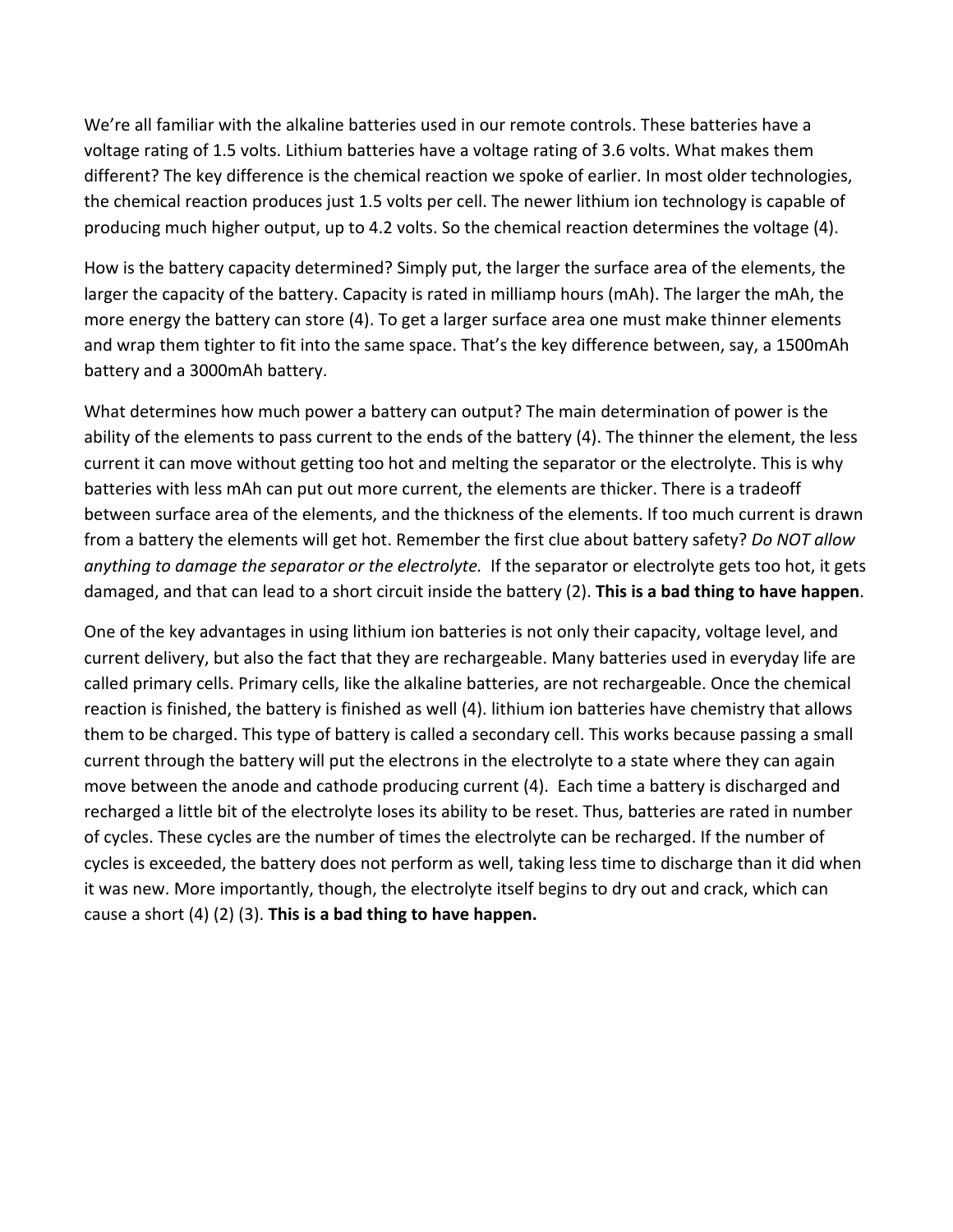#### **How Batteries Fail**

We've talked a little bit about the nature of battery failures from our review of the internals. But how do they end up 'exploding', catching fire, or 'venting'. These are each somewhat related phenomena. The cause of battery failure always boils down to this: *Too much current, too fast, for too long*. The key is what constitutes too much, too fast, and too long.

The first, and most obvious, cause of failure is shorting the battery. A battery can be shorted when too much current is demanded at once. Batteries have a maximum current rating for a reason. Recall our discussion of the element size and thickness and how, if too much current is trying to move through the elements they will get hot. Battery ratings are based on the temperature rise of the cell under test for a given current. Once the temperature rise becomes too large the electrolyte starts to boil and the battery vents the gas. If the condition continues, the battery will short internally and a condition known as thermal runaway begins – gas begins to escape more rapidly, the battery heats up further and, eventually, the gaseous electrolyte ignites and the battery catches fire. If that happens in an enclosed space the pressures build rapidly and the battery and container undergoes 'energetic disassembly'; in other words, it explodes.

The second, and not-so-obvious, cause of failure is disrupting the spacing of the elements, separator, and electrolyte. The most common way this happens is to drop the battery. Most batteries are drop and crush tested to take a certain amount of force before failing. But that doesn't mean they're indestructible, it just means they can handle some force, before they are weakened. Drop the device more than once or twice and you've probably exceeded the force needed to weaken the battery. Recall that if the separator or electrolyte gets damaged the battery will short internally and that leads to the sequence of events above. However, it might not happen immediately. Suppose, instead of direct contact, the electrolyte is thinned in one area, that area will get hotter and the separator and electrolyte will degrade, eventually breaking down and producing a short. Hence the not-so-obvious cause of failure. Unfortunately, unless you can get your batteries CT-scanned after you drop them, you are not going to know if such a condition is looming.

The third, and well hidden cause of failure is the age of the battery. Remember, batteries are rated in charge-discharge cycles. As you approach the end of life, the battery will get a bit warmer each time it is charged, and it won't seem to hold a charge as long. This is because the electrolyte is drying out. **Remember, dry electrolyte cracks easily** and concentrates heat in the separator and electrolyte, causing it to break down. As before, once the separator or electrolyte breaks down the battery will short internally, heat up, vent, and go into thermal runaway.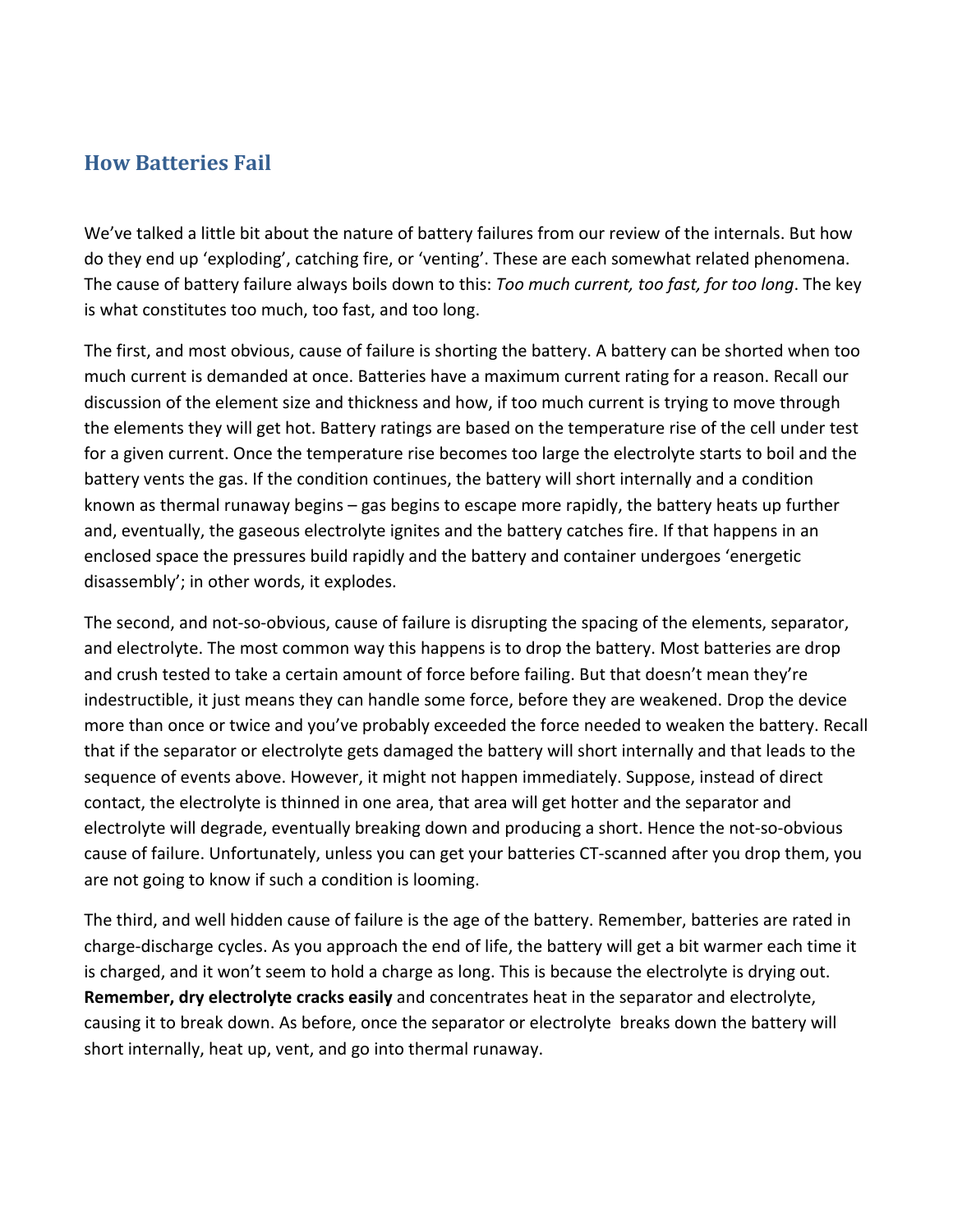# **What To Do When Things Go Wrong**

Anyone who uses lithium ion batteries can have a battery fail. The key is knowing the signs of impending failure and acting BEFORE the catastrophic 'energetic disassembly' happens.

The first sign of trouble is heat. A battery that is about to fail gets hot as the chemical reaction gets overloaded. Eject the battery in a fire-safe place such as a dry sink or outdoors away from people or pets and let the battery cool if it will. If it will cool off, properly dispose of it immediately. If it continues to heat it is undergoing thermal runaway (see below), protect yourself, your equipment, and any nearby bystanders including pets until the battery remnants are cold.

The next sign of trouble is venting. If your battery vents it will leave moisture and residue behind. Often a battery will vent a little bit if the battery is not rated to handle the load. If you see evidence that the battery has vented, replace the battery with one known to handle the discharge current and properly dispose of the battery that vented.

Finally, if the worst happens and that hot battery isn't cooling off, get as far away as practical. Thermal runaway takes time to happen, from a few minutes to a half-hour. Be aware of the early signs of failure and take steps to protect yourself, your equipment, and any nearby bystanders including pets. Once a battery is in thermal runaway it cannot be stopped. Wait for the process to finish and the remnants to cool off and dispose of them.

Disposal of batteries should not be in the common trash. Take the battery, in a case or individually wrapped in plastic, to a recycler, or a battery specialist such as Interstate or Batteries Plus. Many hardware stores can also recycle. Google ["battery recycling near me"](https://www.google.com/webhp?sourceid=chrome-instant&ion=1&espv=2&ie=UTF-8#q=battery%20recycling%20near%20me) for more information.

# **Vaping Specific Information**

The first part of this paper is applicable to anything that uses lithium-ion batteries. There are a few things that users of vapor products must bear in mind.

First, there is no single type of vaping device. There are those that are all-in-one models that have the battery built in. These range from 'stick' batteries to high powered devices. Then there are regulated devices that take external batteries, and unregulated, or mechanical, devices. Each of these has specific requirements that a user must be aware of.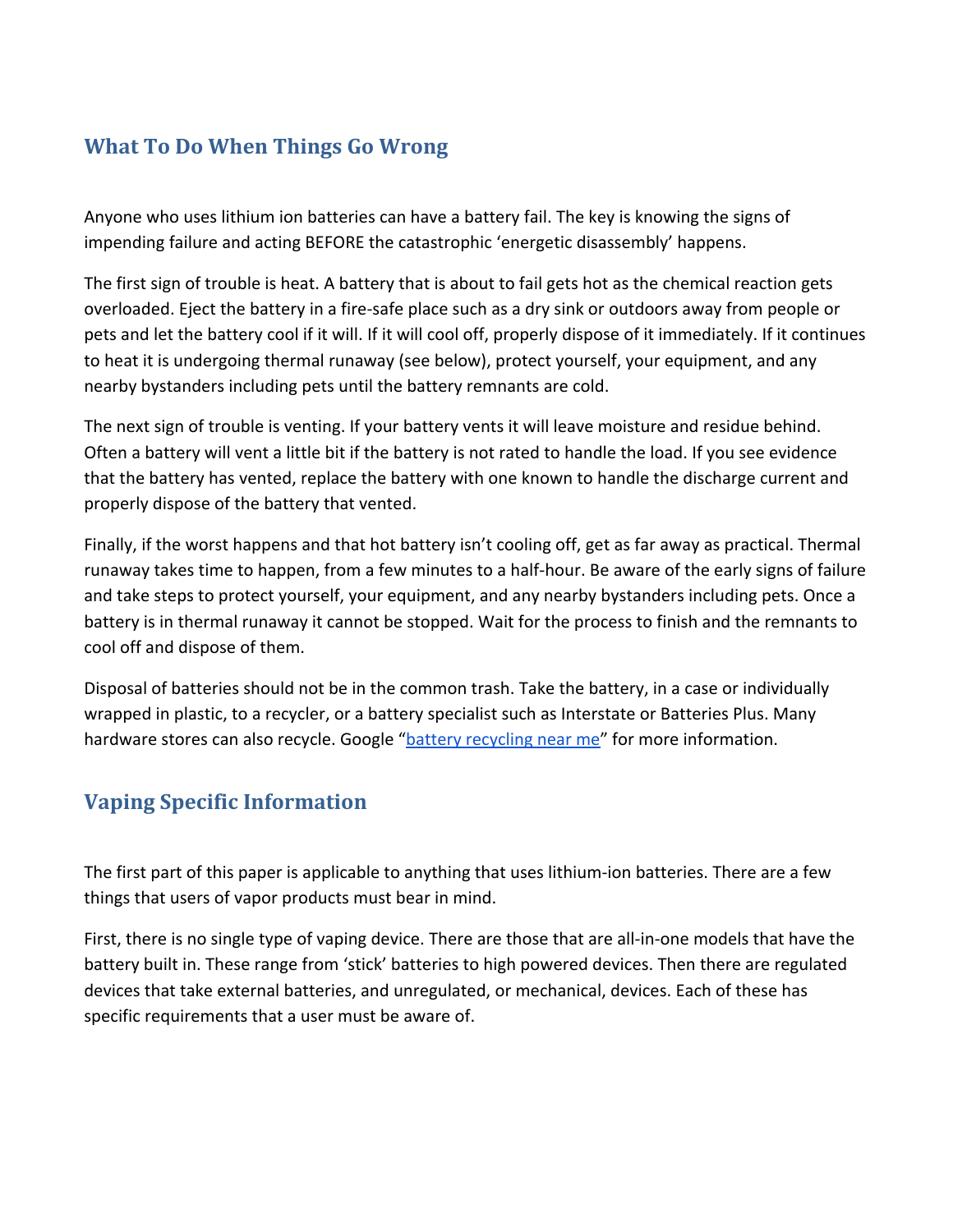All-in-one models are designed for a particular application, and usually have recommended atomizers, or are part of a kit. Be sure to ask your vendor or consult the instruction manual to find out the maximum power or current the device is rated for and **do not exceed this rating.** Charge these devices as recommended by the manufacturer using their recommended charging equipment.

Regulated devices are, perhaps, the safest devices available but they do have some requirements for the batteries that power them. Consult the instruction manual, or manufacturer for the recommended battery rating, specifically the discharge current. High power devices require high current drain batteries. Here it is important to select a high quality, name brand, battery from a reliable source as there are unscrupulous dealers who are re-wrapping seconds and passing them off as counterfeits. If the device takes more than one battery purchase, charge, and use a complete set of batteries together. Do **not** mix batteries in these devices.

Unregulated, or mechanical, devices are meant for those who fully understand Ohm's law, and the demands they place on the battery. **There are no safety elements in these devices.** They should only be used by those who are experts in sizing batteries to loads and who are aware of the inherent dangers in their use. Many of the device failures that have been in the media happen to people who are **not** well qualified.

All devices deliver power to an atomizer. The resistance rating of the atomizer determines the amount of current that a device will have to supply to the atomizer for it to function. The table below shows the typical current required for common atomizer resistances. This will serve as a rough guide to the current needed from a single battery. **Do not use an atomizer resistance that exceeds the battery or device discharge current rating under any circumstances!**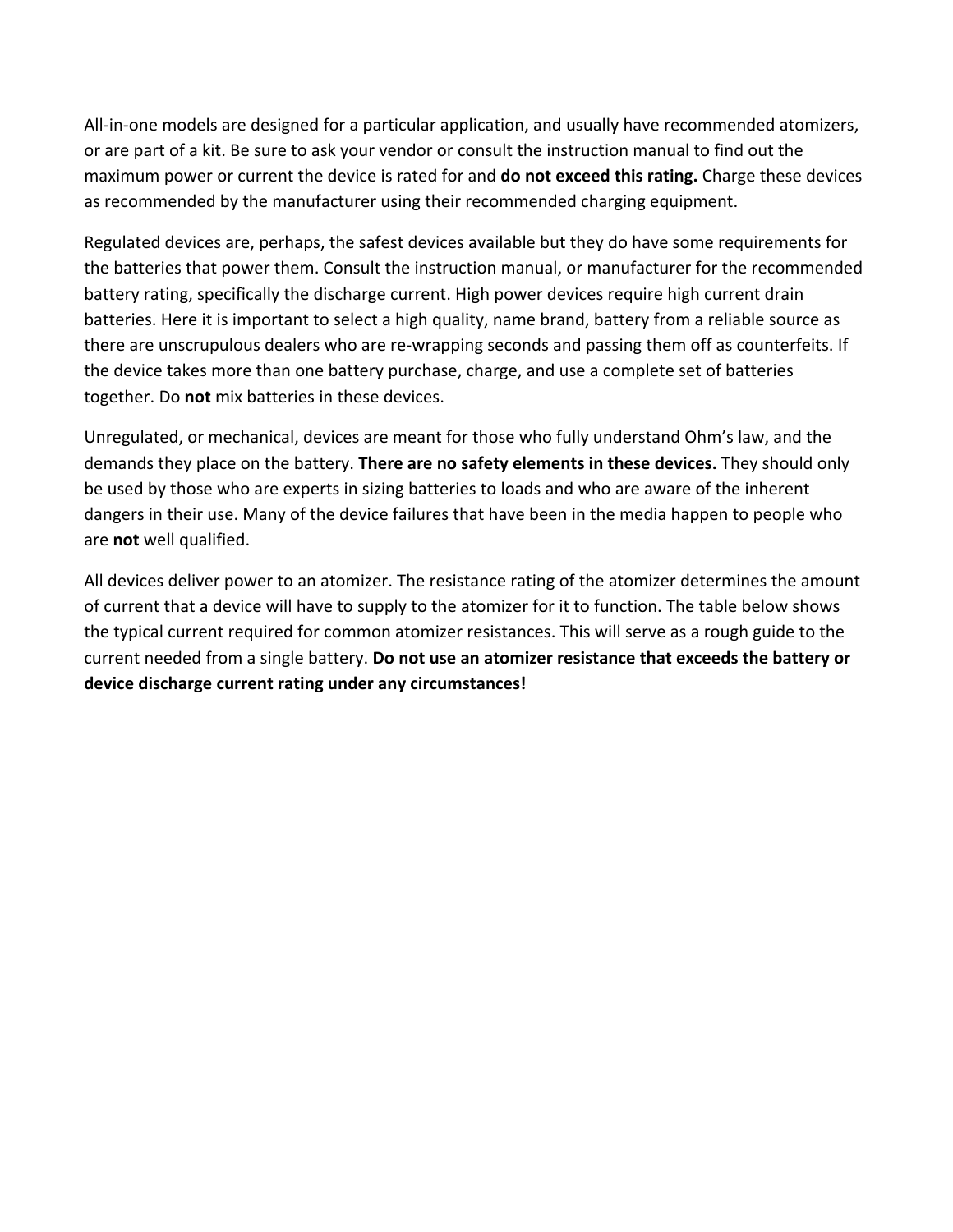| <b>Atomizer</b><br>resistance | <b>Current draw</b><br>@ 4.2 Volts | Power<br>@ 4.2 Volts |
|-------------------------------|------------------------------------|----------------------|
| 2.4                           | 1.75 Amps                          | 7.35 Watts           |
| 2.0                           | 2.1 Amps                           | 8.82 Watts           |
| 1.8                           | 2.3 Amps                           | 9.66 Watts           |
| 1.4                           | 3 Amps                             | 12.6 Watts           |
| 1.2                           | 3.5 Amps                           | 14.7 Watts           |
| 1.0                           | 4.2 Amps                           | <b>17.64 Watts</b>   |
| 0.8                           | <b>5.25 Amps</b>                   | <b>22.04 Watts</b>   |
| 0.6                           | 7 Amps                             | 29.4 Watts           |
| 0.5                           | 8.4 Amps                           | <b>35.28 Watts</b>   |
| 0.4                           | <b>10.5 Amps</b>                   | 44.1 Watts           |
| 0.2                           | 21 Amps                            | <b>88.2 Watts</b>    |
| 0.1                           | 42 Amps                            | 176 Watts            |

Red - Exceeds rating of most batteries, use only in devices rated for this loads Yellow - Sub-ohm, use with caution and in device rated for these loads Green - Safe range for most batteries except some stick types.